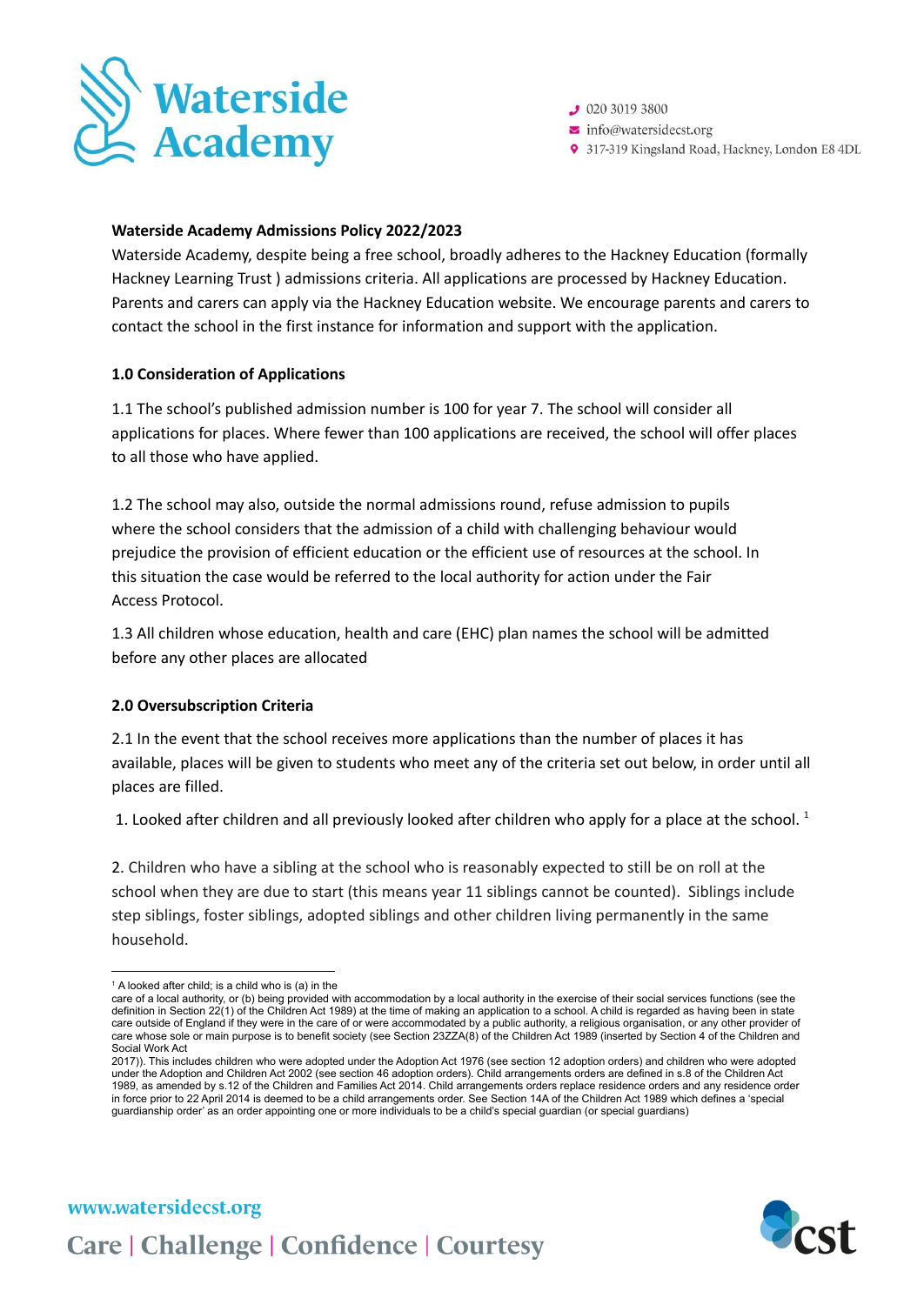

 $92030193800$  $\triangleright$  info@watersidecst.org 9 317-319 Kingsland Road, Hackney, London E8 4DL

3. Children of staff at the school, in either of the following circumstances:

a) The member of staff has been employed at the school for two or more years at the time at which the application for admission to the school is made, or b) The member of staff is recruited to fill a vacant teaching post for which there is a demonstrable skill shortage.

4. All other applicants determined by distance.

### **3.0 Tie Breaker**

3.1 Distance will be used as a tie-breaker.

3.2 Distances will be measured in a straight line using a computerised measuring system from the child's home address to the main entrance of the school using eastings and northings. These are geographical references as provided by The National Land and Property Gazetteer and will be administered on the school's behalf by Hackney Education.

3.3The eastings and northings are not necessarily located to the front door of the home address. In the case of a number of addresses in a block with the same eastings and northings geographical reference, the children's ranking will be determined by lottery.

3.4 If two or more applicants live exactly the same distance from the school, the place will also be allocated by lottery. Where parental responsibilities are equally shared, the home address will be considered to be with the parent/carer with whom the child spends the majority of time and nights between Monday and Friday.

3.5 In the case of a child who spends equal time of the week with each parent, the parents must jointly elect one address for all preferences.

3.6 For families permanently living on boats the distance will be calculated using the vessel's long-term/permanent mooring point.

3.7 For families permanently living on boats without a long-term/permanent mooring the vessel's location in January 2021 will be used. This may be confirmed by a site visit carried out by the Admissions team.



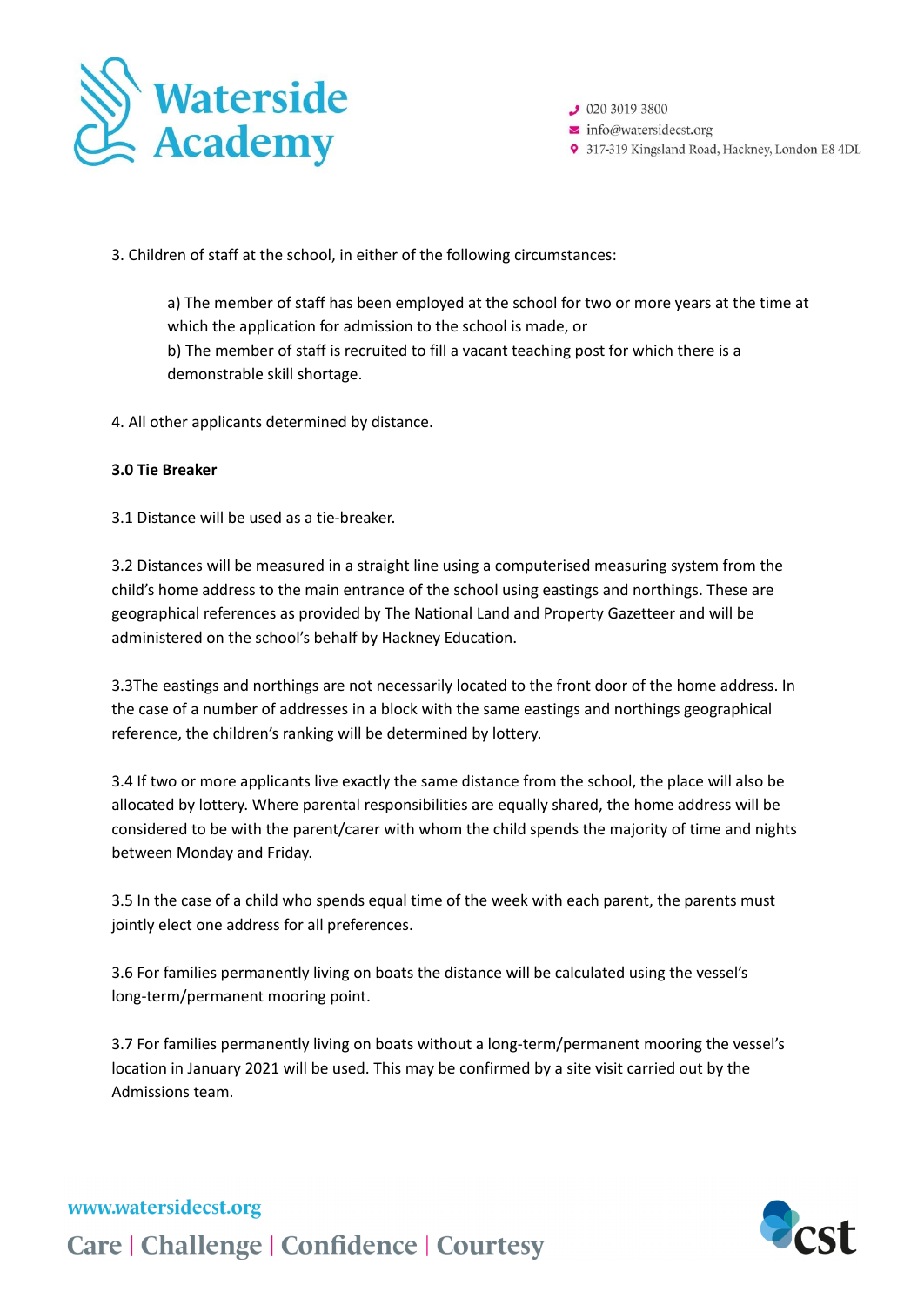

 $92030193800$  $\triangleright$  info@watersidecst.org 9 317-319 Kingsland Road, Hackney, London E8 4DL

3. 8 Addresses will be checked against council tax and other council records. Where it is not possible to confirm addresses against council records evidence will be sought directly from applicants.

3. 9 Applicants who have changed address in the previous 12 months who have applied for oversubscribed schools may be asked to complete a questionnaire to prove that they live permanently at the address given on the application. Applicants who obtain places by providing fraudulent information will have their offer withdrawn.

## **4. 0 Multiple Births**

4.1 If only one place is available for more than one child, who are twins or of a multiple birth within the same family or siblings who are both born within a time period that means they are in the same year group, we will establish if the school is able to admit above numbers. If this is not possible, the allocation of the place will be determined by lottery which will be carried out by the Admission Team in the presence of an independent witness. We will also establish if an alternative school can offer all of the children places.

### **5.0 Applications for children outside the normal age group**

5.1 The DfE's most recent 'Advice on the Admission of Summer Born Children', published in December 2014, states that 'in general, children should be educated in their normal age group, with the curriculum differentiated as appropriate, and that they should only be educated out of their normal age group in very limited circumstances.' In line with this guidance requests to be admitted out of cohort will only be agreed where the evidence provided demonstrates clearly that it would be in the child's best interest and is at the discretion of the admissions authority which is the Community Schools Trust Board.

### **6.0 In- year admissions**

6.1 In year admissions are subject to the same arrangements as year 7 admissions. The oversubscription criteria is as above.

### **7.0 Waiting lists**

7.1 The school's waiting list is held by Hackney Education and operates in line with their protocols, details of which are available here

<https://education.hackney.gov.uk/content/admissions-arrangements>